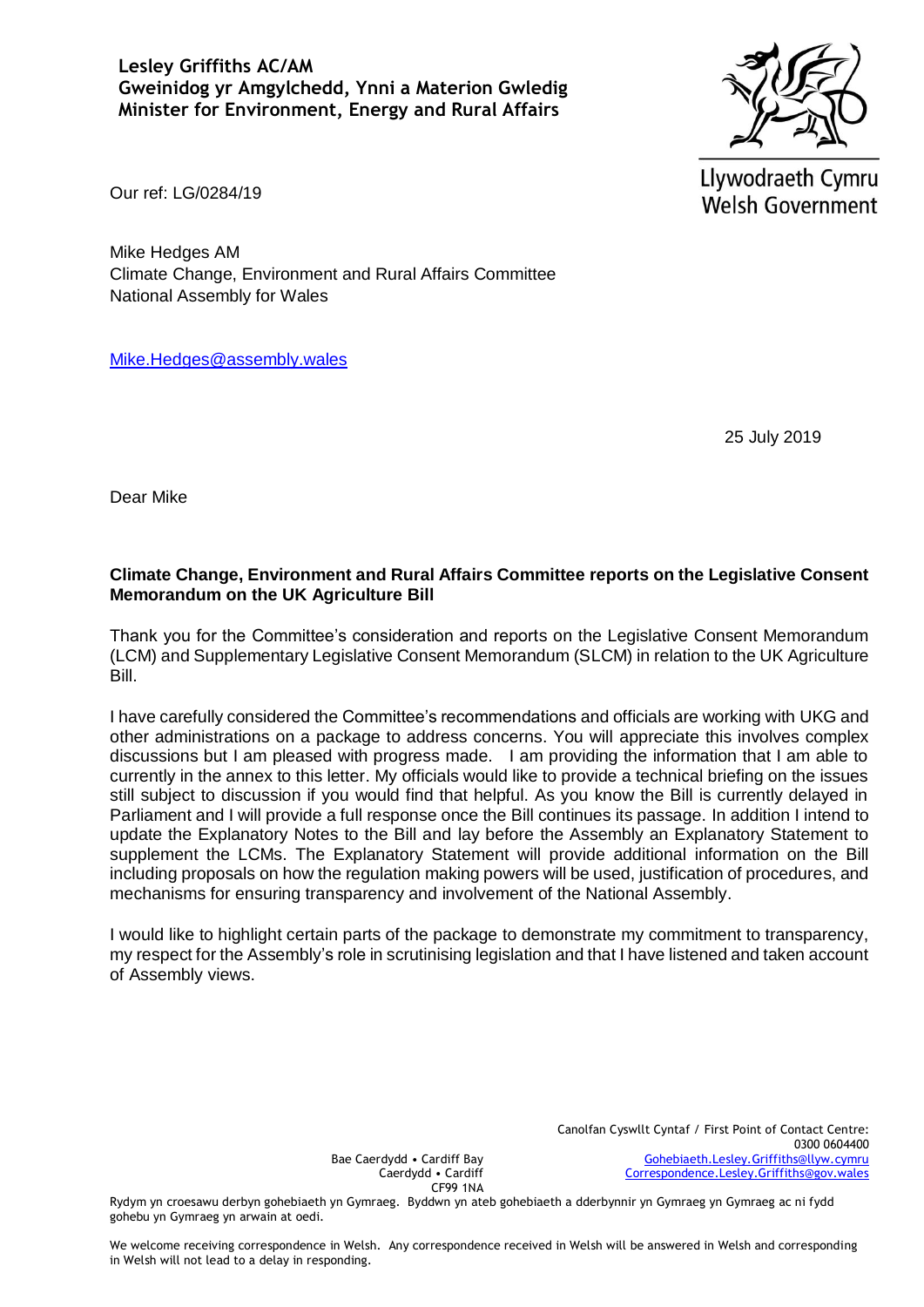### **Wales Agriculture Bill**

I confirm it is still my intention to take the powers in Schedule 3 to the UK Bill. These powers are needed so we can begin to move to new systems of support when ready to do so.

I remain committed to bringing forward a Wales Agriculture Bill and the First Minister has provided an update on our plans as part of his statement on the Government's Legislative Programme on 16<sup>th</sup> July. A Welsh Agriculture Bill will be most effective if it is introduced in the next Assembly. It is important to legislate once and to legislate well. This is an opportunity to be ambitious and wide-ranging, going further than a simple farm support scheme and consider issues such as the rights of tenant farmers. I launched Sustainable Farming and our Land on  $9<sup>th</sup>$  July which sets out ambitious proposals for the future, including paying farmers for the actions they take to respond to the climate emergency, reducing emissions and capturing carbon. Using the results of this consultation, we will bring forward a White Paper before the end of this Assembly to pave the way for legislation.

I want to give the legislative reassurance sought to underpin the express commitments Ministers have already made on this. I have, therefore, instructed officials to progress a "sunset" clause so that relevant provisions in the UK Agriculture Bill expire from the end of 31 December 2024.

#### **WTO Agreement on Agriculture**

I am happy to provide the further assurances requested about the Bilateral Agreement between the UK and Welsh Governments on the WTO powers.

The WTO clause raises important and complex constitutional, legal and policy considerations. It engages both devolved and reserved areas. Policy relating to international relations and the regulation of international trade is reserved, whilst that relating to agriculture and the observation and implementation of international obligations, is devolved and within legislative competence. As I have said previously, the Welsh Government and UK Government disagree on the status of the WTO provisions. I am not prepared to concede the Welsh Government position on this point, especially given the broader constitutional implications. However, I have agreed a way forward with the Secretary of State which is without prejudice to the matter.

What matters most to me is ensuring there are no constraints on Welsh Government competence. My negotiations have, therefore, focussed on strengthening the governance mechanism underpinning the use of the WTO clause to aim to achieve this.

I have discussed this issue with the Secretary of State several times and was very clear that the consultation commitment initially proposed was unacceptable and meant that the provisions could be used to constrain Wales' competence to make agricultural policy. Equally, we recognised that a unilateral veto over the power to make WTO regulations would be difficult for the UK Government to concede, since it has the responsibility for representing the nations of the United Kingdom at the WTO. We agreed our officials should develop a range of legislative and non-legislative options to address my concerns and that these options should be developed around the precedent of the discussions with UK Government on the European Union (Withdrawal) Act 2018 which led to the Inter-Governmental Agreement ("IGA"). Overall, my negotiating objective was to secure the strongest possible role for the Welsh Ministers in the use of the powers.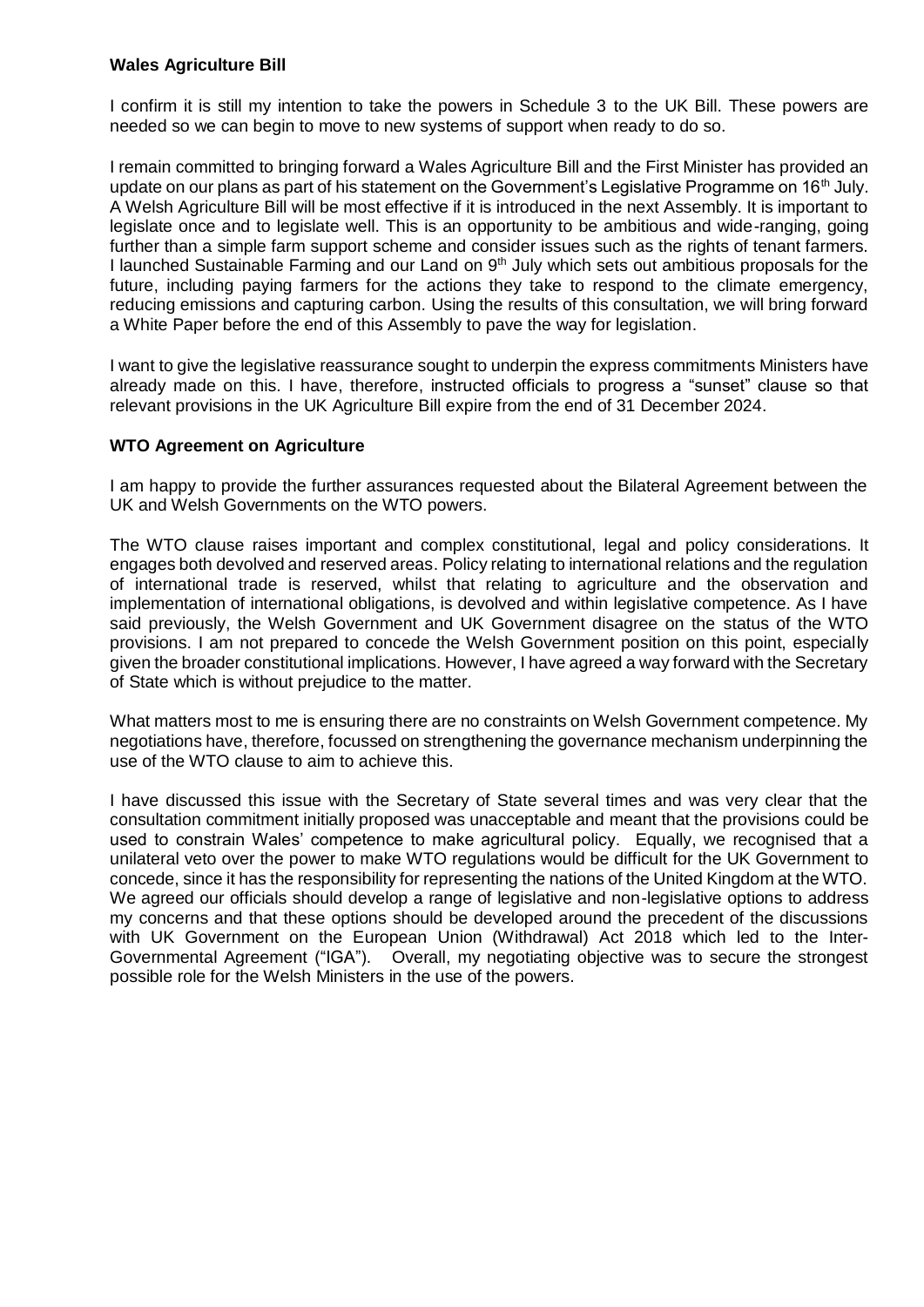This is what we have achieved. Through the agreement, I have secured a very strong role for Wales in both the initial making of the regulations under the clause and the ongoing use of those regulations. This is much stronger than the initial consultation commitment and includes an explicit commitment on the Secretary of State to proceed by consensus, underpinned by a clear and transparent mechanism. While this is not an absolute protection, it sets the bar extremely high. I recognise there may be situations where consensus is more difficult to find and Welsh Government officials proposed the mechanism for resolving differences which forms part of the Agreement. This is a robust and transparent mechanism ensuring Ministers' views are properly taken into account and, crucially, including recourse to an independent panel or to Parliament in the most serious cases. If, for example, the Welsh Government does not agree proposed regulations and the UKG decides to proceed, the Secretary of State must provide Parliament with written statements from UK and Welsh Governments. Whilst not an absolute veto, both Houses of Parliament would have to deliberately agree to approve the regulations and thus override devolved Ministers' objections on the basis of full information. If helpful, officials can consider whether the Assembly could be notified and have the opportunity to comment on subordinate legislation as it is prepared. I will review the effectiveness of the process in due course and consider whether any adjustments are needed to strengthen it.

# **Red Meat Levy**

At my request a new clause resolving the long standing issue of repatriation of red meat levy has been laid by the UK Government and now forms part of the Bill. The new clause confers powers on Ministers, acting jointly, to establish a scheme that requires agricultural boards within Great Britain to redistribute levy between themselves. Officials will now continue to develop a scheme in parallel to the legislation progressing through Parliament to ensure a fair system is in place as soon as possible.

# **Inter Institutional Relations and working**

I am considering a range of potential amendments and commitments to place additional duties on Welsh Government and ensure a clear role for the Assembly in scrutinising secondary legislation.

# **Brexit and our Land Update and next steps**

On 9 July I launched the Sustainable Farming and our Land consultation which seeks views on our revised policy proposals for supporting Welsh farmers. The consultation will run until 30 October 2019. We will also be commencing a co-design programme later in the year. This will allow us to explore some of the practical aspects of the proposed scheme in a collaborative approach, which would not be fully possible using only a written consultation process. I will provide the indicative timeline for development of proposed new systems requested once I have further clarity about future funding and have analysed responses to the consultation. I would like to reiterate that no decisions will be made on future schemes until consultation responses have been reviewed, that the Basic Payment Scheme (BPS) will remain unchanged up to and including 2020, and that existing schemes will not be removed before any new schemes are ready.

Regards

**Lesley Griffiths AC/AM** Gweinidog yr Amgylchedd, Ynni a Materion Gwledig Minister for Environment, Energy and Rural Affairs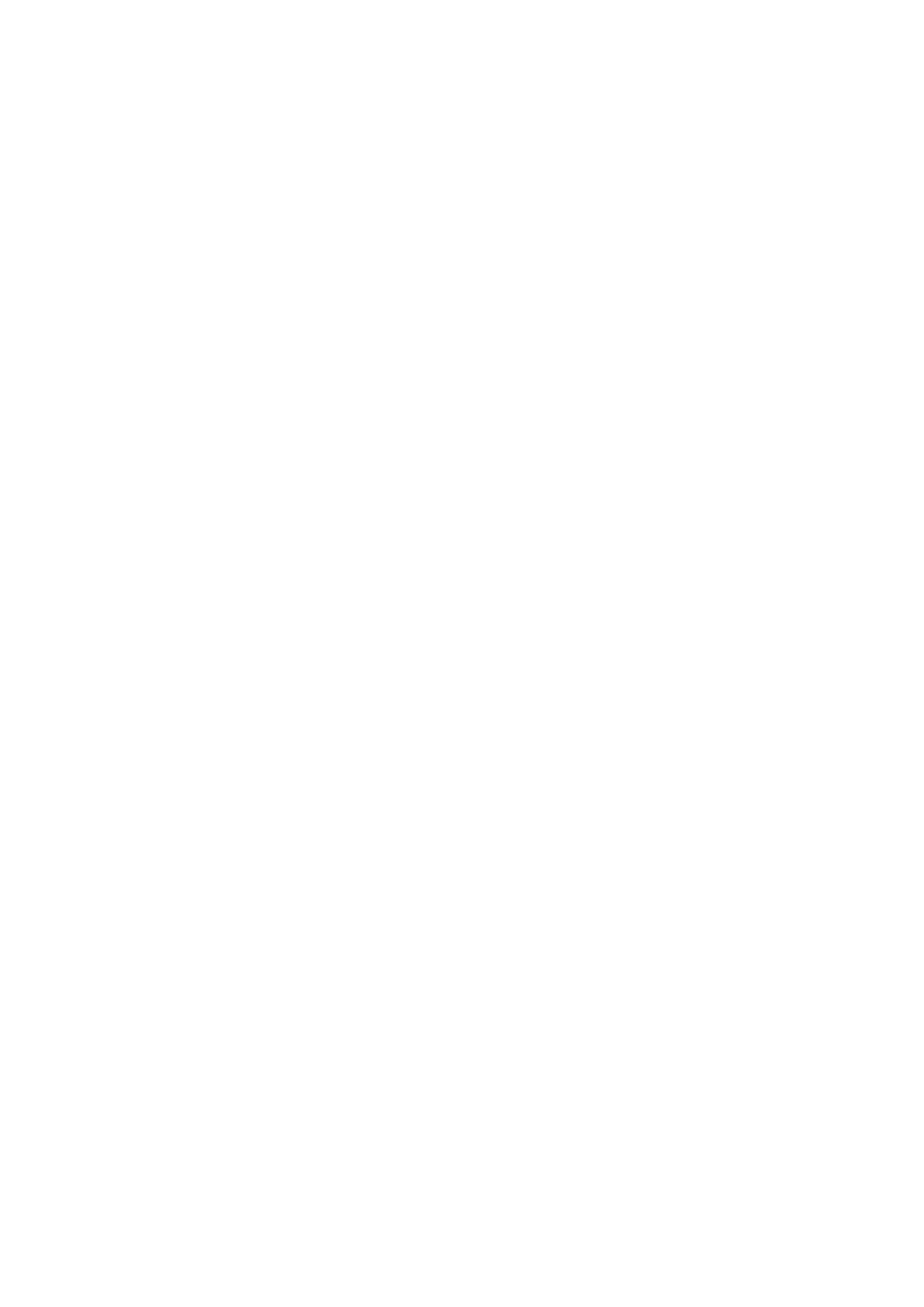#### **Welsh Government Response to the Climate Change, Environment and Rural Affairs Committee Report (published 12 February 2019): The Welsh Governments Legislative Consent Memorandum in relation to the UK Agriculture Bill.**

| <b>CCERA recommendation/ conclusion</b>                                                                                                                                                                                                                                                                                                                                                                                                                                                                   | <b>Welsh Government response</b>                                                                                                                                                                                                                                                                                                                                                                                                                                                                                                                                                                                                                                                                                                           |
|-----------------------------------------------------------------------------------------------------------------------------------------------------------------------------------------------------------------------------------------------------------------------------------------------------------------------------------------------------------------------------------------------------------------------------------------------------------------------------------------------------------|--------------------------------------------------------------------------------------------------------------------------------------------------------------------------------------------------------------------------------------------------------------------------------------------------------------------------------------------------------------------------------------------------------------------------------------------------------------------------------------------------------------------------------------------------------------------------------------------------------------------------------------------------------------------------------------------------------------------------------------------|
| <b>Committee recommendation</b>                                                                                                                                                                                                                                                                                                                                                                                                                                                                           |                                                                                                                                                                                                                                                                                                                                                                                                                                                                                                                                                                                                                                                                                                                                            |
| We recommend to the Assembly that it gives<br>consent to the provisions in the UK Agriculture<br>Bill, subject to the following conditions -<br>The Welsh Government should seek<br>amendments to the UK Bill to give effect<br>to conclusions $3, 4, 15, 19$ and $21$ ; and<br>The Welsh Government should give<br>$\bullet$<br>commitments to the Assembly,<br>or<br>clarification<br>where<br>appropriate,<br>in<br>relation to<br>the<br>issues<br>raised<br>in<br>conclusions 1, 8,9, 10, 11 and 18. | <b>Noted</b><br>I take the Committee's concerns seriously and<br>have responded below to each conclusion where<br>I am in a position to do so. Officials continue to<br>work on a package to address the Committee's<br>concerns and I will provide further information in<br>due course.                                                                                                                                                                                                                                                                                                                                                                                                                                                  |
| <b>Committee conclusions</b>                                                                                                                                                                                                                                                                                                                                                                                                                                                                              |                                                                                                                                                                                                                                                                                                                                                                                                                                                                                                                                                                                                                                                                                                                                            |
| The need for legislation and the approach taken                                                                                                                                                                                                                                                                                                                                                                                                                                                           |                                                                                                                                                                                                                                                                                                                                                                                                                                                                                                                                                                                                                                                                                                                                            |
| <b>Conclusion 1</b>                                                                                                                                                                                                                                                                                                                                                                                                                                                                                       | <b>Accept</b>                                                                                                                                                                                                                                                                                                                                                                                                                                                                                                                                                                                                                                                                                                                              |
| We believe that the most appropriate way to<br>legislate on a subject as significant as the long<br>term future of agriculture in Wales is through an<br>Assembly Bill. We believe that the Welsh<br>Government should give a commitment that time<br>will be made available in the legislative<br>programme for a Wales Agriculture Bill to be<br>brought forward and to be passed before the end<br>of this Assembly term.                                                                              | I confirm I remain committed to a Wales<br>Agriculture Bill.<br>The First Minister provided an update on this in<br>his statement on the Government's Legislative<br>Programme. A Welsh Agriculture Bill will be most<br>effective if it is introduced in the next Assembly.<br>It is important to legislate once and to legislate<br>well. This is an opportunity to be ambitious and<br>wide-ranging, going further than a simple farm<br>support schemes to look at issues such as the<br>rights of tenant farmers. I launched Sustainable<br>Farming and our Land on $9th$ July. Using the<br>results of this consultation, we will bring forward<br>a White Paper before the end of this Assembly<br>to pave the way for legislation. |
| <b>Conclusion 2</b>                                                                                                                                                                                                                                                                                                                                                                                                                                                                                       | <b>Noted</b>                                                                                                                                                                                                                                                                                                                                                                                                                                                                                                                                                                                                                                                                                                                               |
| We recognise that legislation is necessary in the<br>short term, to continue to provide financial<br>support to the agriculture sector immediately<br>after Brexit. Given the time available, the UK Bill<br>is an appropriate vehicle for this purpose. But,<br>the provisions in the UK Bill go far beyond<br>ensuring the immediate continuity of financial<br>support. They enable the Welsh Ministers to<br>establish a completely new approach to support<br>for agriculture.                       | I note the Committee's concerns. Brexit has<br>created unprecedented uncertainty and it is vital<br>to ensure legislation is in place in good time so<br>we can begin to move to new systems of support<br>as the UK leaves the Common Agricultural<br>Policy. As well as taking continuity powers, I<br>have therefore decided to take powers to allow<br>the amendment of retained EU law and to enable<br>transition<br>to<br>new<br>schemes, subject<br>to<br>consultation, so that Welsh farmers are not<br>disadvantaged.<br>I made a Written Statement on 21 March,                                                                                                                                                                 |
|                                                                                                                                                                                                                                                                                                                                                                                                                                                                                                           | published my Spring Statement on 7 June and<br>launched the Sustainable Farming and our Land                                                                                                                                                                                                                                                                                                                                                                                                                                                                                                                                                                                                                                               |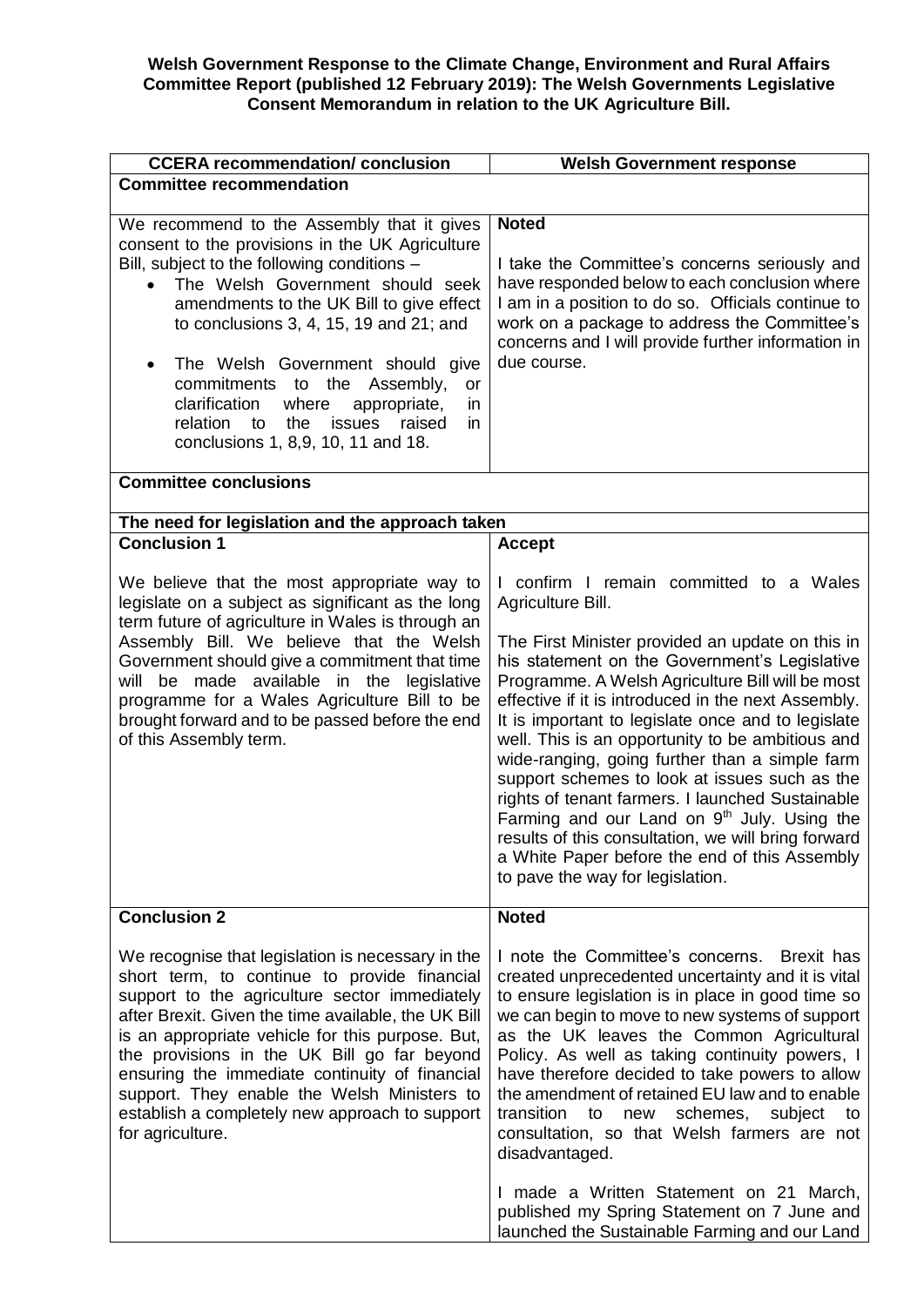|                                                                                                                                                                                                                                                                                                                                                                                                                                                                                                                                                                                                                                                                            | consultation on 9 <sup>th</sup> July seeking views on our<br>revised policy proposals for supporting Welsh<br>The consultation will run until 30<br>farmers.<br>October 2019. We will also be commencing a co-<br>design programme later in the year. This will<br>allow us to explore some of the practical aspects<br>of the proposed scheme in a collaborative<br>approach, which would not be fully possible<br>using only a written consultation process. The<br>responses to both the consultation document<br>and the co-design programme will be carefully<br>considered and we will then determine and set<br>out next steps once we have been able to fully<br>consider all consultation responses and in the<br>light of Brexit developments over the coming<br>months. I have been clear that: |
|----------------------------------------------------------------------------------------------------------------------------------------------------------------------------------------------------------------------------------------------------------------------------------------------------------------------------------------------------------------------------------------------------------------------------------------------------------------------------------------------------------------------------------------------------------------------------------------------------------------------------------------------------------------------------|------------------------------------------------------------------------------------------------------------------------------------------------------------------------------------------------------------------------------------------------------------------------------------------------------------------------------------------------------------------------------------------------------------------------------------------------------------------------------------------------------------------------------------------------------------------------------------------------------------------------------------------------------------------------------------------------------------------------------------------------------------------------------------------------------------|
|                                                                                                                                                                                                                                                                                                                                                                                                                                                                                                                                                                                                                                                                            | No decisions will be made on future<br>schemes until consultation responses<br>have been reviewed and all other<br>relevant considerations have been taken<br>into account;                                                                                                                                                                                                                                                                                                                                                                                                                                                                                                                                                                                                                                |
|                                                                                                                                                                                                                                                                                                                                                                                                                                                                                                                                                                                                                                                                            | No changes will be made to the existing<br>Scheme<br>Basic<br>Payment<br>until<br>consultation responses<br>have<br>been<br>considered. To reflect this, I have already<br>announced the Basic Payment Scheme<br>(BPS) will remain unchanged up to and<br>including 2020,<br>and<br>some<br>Glastir<br>contract holders<br>have<br>been<br>offered<br>contract renewals until 2021. Therefore<br>a transition to any new schemes I<br>introduce will not begin until at least<br>2021.                                                                                                                                                                                                                                                                                                                     |
|                                                                                                                                                                                                                                                                                                                                                                                                                                                                                                                                                                                                                                                                            | Existing schemes will not be removed<br>before any new schemes are ready.                                                                                                                                                                                                                                                                                                                                                                                                                                                                                                                                                                                                                                                                                                                                  |
|                                                                                                                                                                                                                                                                                                                                                                                                                                                                                                                                                                                                                                                                            | I have instructed officials to progress a "sunset"<br>clause so that relevant provisions in the Bill<br>expire from the end of 31 December 2024. I hope<br>that this will provide further reassurance to the<br>Committee that powers are being taken through<br>the UK Bill on a temporary basis.                                                                                                                                                                                                                                                                                                                                                                                                                                                                                                         |
| <b>Conclusion 3</b>                                                                                                                                                                                                                                                                                                                                                                                                                                                                                                                                                                                                                                                        | <b>Accept in part</b>                                                                                                                                                                                                                                                                                                                                                                                                                                                                                                                                                                                                                                                                                                                                                                                      |
| We believe that the Welsh provisions in the UK<br>Bill are unbalanced. They confer considerable<br>powers on the Welsh Ministers and place no<br>duties on them. The effect of the provisions will<br>be to severely limit the Assembly's ability to<br>scrutinise the Welsh Government's support for<br>agriculture, at a time when effective scrutiny will<br>be vital to the success of the new policies. This<br>is not an acceptable approach and should be a<br>matter of serious concern for the Assembly. We<br>believe that Schedule 3 should be amended to<br>include additional safeguards to ensure that the<br>executive powers are exercised proportionately | I note the Committee's concerns on this. I am<br>committed to the principle of transparency and<br>the legitimate role of the National Assembly in<br>scrutinising policy. Officials are considering if<br>further reassurances can be<br>provided to<br>enhance scrutiny. This could<br>be through<br>amendment to the Bill or by publishing a clear<br>commitment to report to or consult the Assembly<br>on draft regulations or schemes.<br>My officials<br>can provide a private briefing on this if you would<br>find that helpful.                                                                                                                                                                                                                                                                  |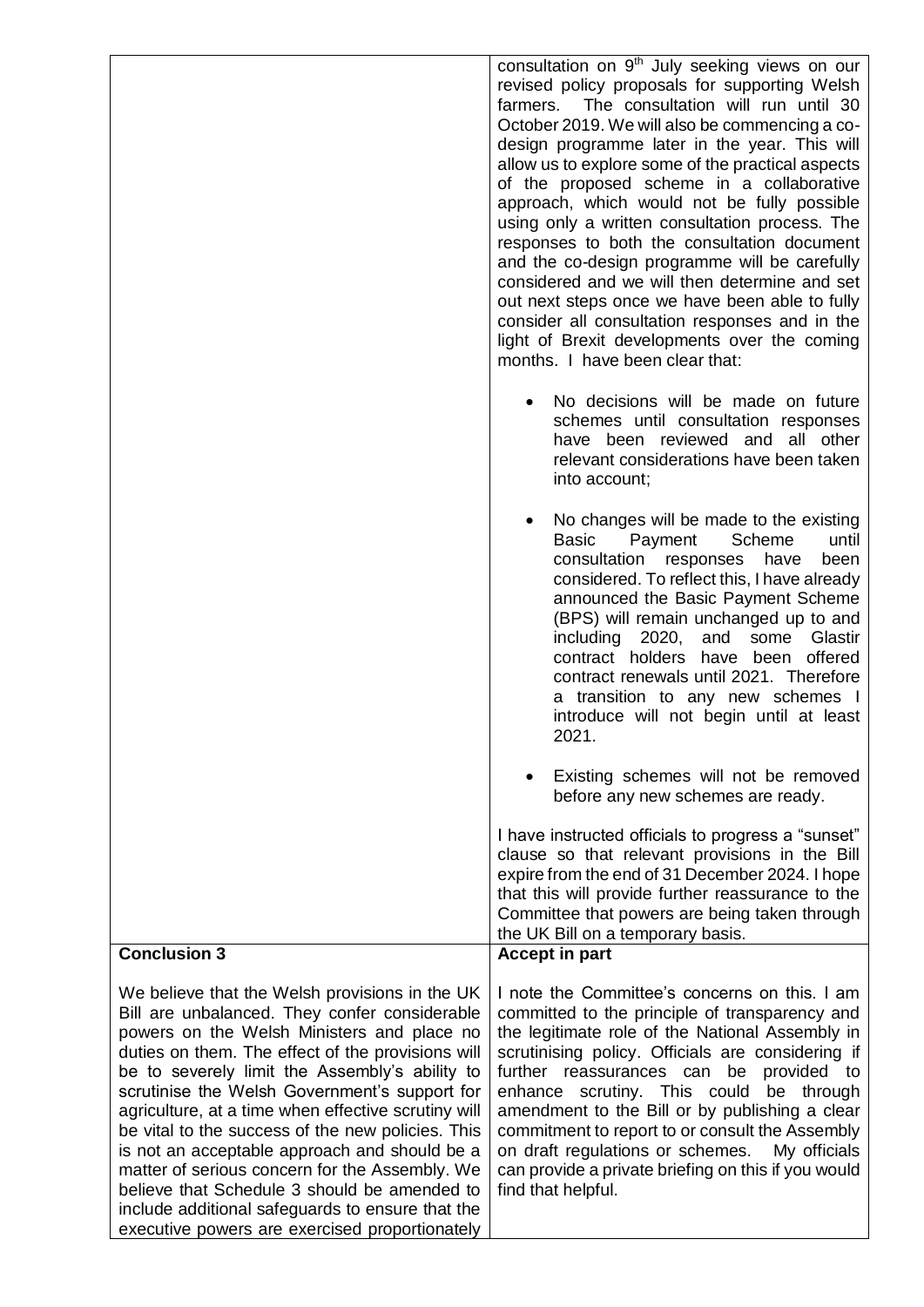| appropriately. This could<br>include<br>and<br>a<br>requirement on Welsh Ministers to consult<br>before bringing forward regulations.                                                                                                                                                                                                                                                                  |                                                                                                                                                                                                                                                                                                                                                                                                                                                                                                                                                                                                                                                                                                                                                                                                                            |
|--------------------------------------------------------------------------------------------------------------------------------------------------------------------------------------------------------------------------------------------------------------------------------------------------------------------------------------------------------------------------------------------------------|----------------------------------------------------------------------------------------------------------------------------------------------------------------------------------------------------------------------------------------------------------------------------------------------------------------------------------------------------------------------------------------------------------------------------------------------------------------------------------------------------------------------------------------------------------------------------------------------------------------------------------------------------------------------------------------------------------------------------------------------------------------------------------------------------------------------------|
| <b>Conclusion 4</b>                                                                                                                                                                                                                                                                                                                                                                                    | <b>Accept</b>                                                                                                                                                                                                                                                                                                                                                                                                                                                                                                                                                                                                                                                                                                                                                                                                              |
| The Cabinet Secretary promised in Brexit and<br>our land that the provisions in the UK Bill<br>constitute transitional arrangements and will be<br>"time limited". There are no such limitations<br>included in the UK Bill, as drafted. We believe<br>the Welsh Government should<br>seek<br>an<br>amendment to the UK Bill to introduce a "sunset<br>clause" in relation to the Welsh provisions.    | I confirm that I remain committed to bringing<br>forward a Wales Agriculture Bill and the First<br>Minister gave an update on this as part of part of<br>annual statement on the Legislative<br>his<br>Programme on 16 July. I have listened carefully<br>to the concerns of the Assembly Committees<br>regarding the absence of a "sunset" clause. I<br>have instructed officials to progress a "sunset"<br>clause so that relevant provisions in the Bill<br>expire from the end of 31 December 2024.<br>Officials are working with Parliamentary Counsel<br>and UK Government to prepare a suitable<br>provision that gives the legislative reassurance<br>sought by the Committees in addition to the<br>express commitment already given that the<br>Welsh Government will bring forward a Wales<br>Agriculture Bill. |
|                                                                                                                                                                                                                                                                                                                                                                                                        | I intend for this provision to be brought forward<br>as a Government amendment.                                                                                                                                                                                                                                                                                                                                                                                                                                                                                                                                                                                                                                                                                                                                            |
| <b>Conclusion 5</b>                                                                                                                                                                                                                                                                                                                                                                                    | <b>Accept</b>                                                                                                                                                                                                                                                                                                                                                                                                                                                                                                                                                                                                                                                                                                                                                                                                              |
| In light of recent events in Westminster, the<br>Welsh Government should consider the need for<br>appropriate contingency measures to ensure<br>that financial support can be given to the<br>agricultural sector immediately after Brexit.                                                                                                                                                            | Welsh<br>Government<br>undertaken<br>The<br>has<br>extensive work to make sure that legislation is in<br>place. Many of the legislative building blocks are<br>in place and legislation is in place to allow for<br>payments to farmers to continue if the UK leaves<br>the EU without an agreement in place.                                                                                                                                                                                                                                                                                                                                                                                                                                                                                                              |
| <b>Leaving the Common Agricultural Policy</b>                                                                                                                                                                                                                                                                                                                                                          |                                                                                                                                                                                                                                                                                                                                                                                                                                                                                                                                                                                                                                                                                                                                                                                                                            |
| <b>Conclusion 6</b>                                                                                                                                                                                                                                                                                                                                                                                    | <b>Accept in principle</b>                                                                                                                                                                                                                                                                                                                                                                                                                                                                                                                                                                                                                                                                                                                                                                                                 |
| This is a period of considerable uncertainty for<br>the agricultural sector in Wales. We recognise<br>why the sector has responded with concern to<br>the proposals to phase out direct payments.<br>Given the time available, we support the<br>inclusion of provisions in the UK Bill to continue<br>direct payments immediately after Brexit. We<br>believe this will give certainty to the sector. | I have announced the Basic Payment Scheme<br>(BPS) will remain unchanged up to and including<br>2020. I launched the Sustainable Farming and<br>our Land consultation on 9th July seeking views<br>on our revised policy proposals for supporting<br>Welsh farmers. The consultation will run until 30<br>October 2019. Further information is provided in<br>my response to conclusion 2.                                                                                                                                                                                                                                                                                                                                                                                                                                 |
| <b>Conclusion 7</b>                                                                                                                                                                                                                                                                                                                                                                                    | <b>Reject</b>                                                                                                                                                                                                                                                                                                                                                                                                                                                                                                                                                                                                                                                                                                                                                                                                              |
| The Cabinet Secretary has said that no policy<br>decisions will be taken until the outcomes of the<br>Brexit and our land consultation are known. The<br>Cabinet Secretary has also said she intends to<br>phase out direct payments. These two positions<br>are not compatible.                                                                                                                       | I note the Committee's concerns but do not<br>agree my stated position to be incompatible.<br>When the UK leaves the European Union (EU),<br>the Common Agricultural Policy (CAP) -<br>including the Basic Payment Scheme (BPS) -<br>will come to an end in Wales. We need to decide<br>how to support farmers after Brexit. Further<br>information is provided in my response to<br>conclusion 2.                                                                                                                                                                                                                                                                                                                                                                                                                         |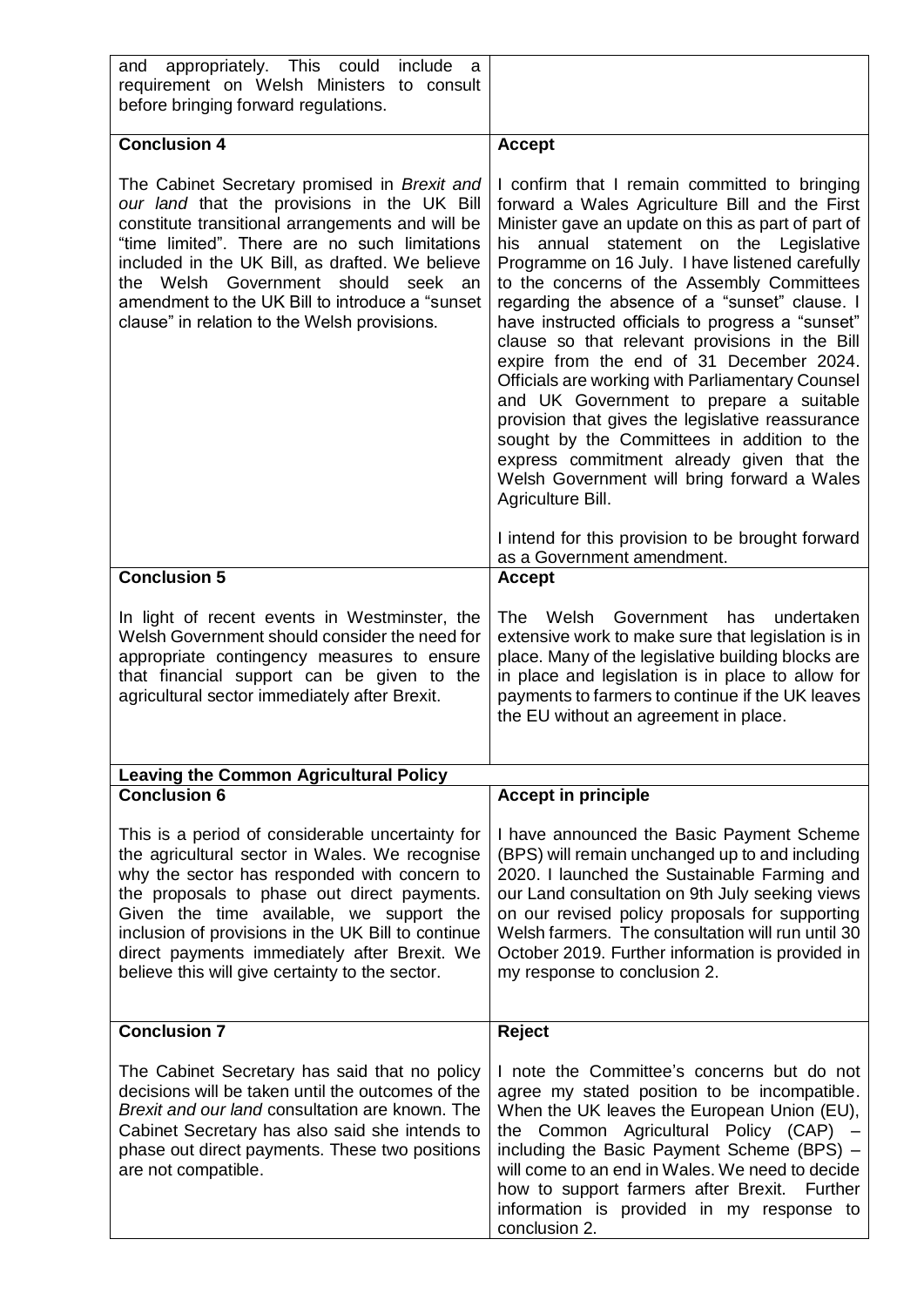| <b>Conclusion 8</b>                                                                                                                                                                                                                                                                                                                                                                                                                  | <b>Accept</b>                                                                                                                                                                                                                                                                                                                                                                                                                                                                                                                                                                                                                                                                                                         |
|--------------------------------------------------------------------------------------------------------------------------------------------------------------------------------------------------------------------------------------------------------------------------------------------------------------------------------------------------------------------------------------------------------------------------------------|-----------------------------------------------------------------------------------------------------------------------------------------------------------------------------------------------------------------------------------------------------------------------------------------------------------------------------------------------------------------------------------------------------------------------------------------------------------------------------------------------------------------------------------------------------------------------------------------------------------------------------------------------------------------------------------------------------------------------|
| The Welsh Government has not undertaken an<br>assessment of the impact of phasing out direct<br>payments. We believe the Welsh Government<br>should give a commitment not to start phasing<br>out direct payments until such time as it has<br>completed and published a detailed, sector wide<br>impact assessment.                                                                                                                 | In my Spring Statement of 7 June, I committed<br>to carrying out the necessary modelling and<br>impact assessments before finalising proposals.<br>I published the evidence pack, 'Agriculture in<br>Wales' as the first step in this task. It sets out<br>information relevant to the BPS to allow for the<br>impact of new policy to be assessed relative to<br>the current position. I intend to construct a series<br>of representative farm models to estimate the<br>range of financial and economic impacts of our<br>proposals on farms of different types, sizes and<br>locations in Wales. This work will contribute to a<br>broader range of impact assessments which will<br>be undertaken in due course. |
| <b>Conclusion 9</b>                                                                                                                                                                                                                                                                                                                                                                                                                  | <b>Accept</b>                                                                                                                                                                                                                                                                                                                                                                                                                                                                                                                                                                                                                                                                                                         |
| The Welsh Government has asked for the<br>inclusion of other executive powers under Part 2<br>of Schedule 3. For example, the provisions<br>relating to delinked payments. The Welsh<br>Government has not provided information to the<br>Assembly about how it intends to use these<br>powers, should the Assembly give consent. The<br>Welsh Government should clarify how it intends<br>to use these powers.                      | I have reviewed all powers and procedures.<br>Welsh Government and Defra are working<br>together to address concerns across the Bill.<br>This work is ongoing and I will provide the<br>Assembly with the information requested as<br>soon as I am in a position to do so. My officials<br>can provide a private briefing on this if you would<br>find that helpful.                                                                                                                                                                                                                                                                                                                                                  |
|                                                                                                                                                                                                                                                                                                                                                                                                                                      |                                                                                                                                                                                                                                                                                                                                                                                                                                                                                                                                                                                                                                                                                                                       |
| Transitioning to a new system of support                                                                                                                                                                                                                                                                                                                                                                                             |                                                                                                                                                                                                                                                                                                                                                                                                                                                                                                                                                                                                                                                                                                                       |
| <b>Conclusion 10</b>                                                                                                                                                                                                                                                                                                                                                                                                                 | Reject                                                                                                                                                                                                                                                                                                                                                                                                                                                                                                                                                                                                                                                                                                                |
| The Welsh Government has not provided the<br>Assembly with clarity about the starting point or<br>the timescale for transition from current<br>arrangements to future schemes. In Brexit and<br>our land, the Welsh Government said its<br>ambition was for transition to begin in 2020 and<br>be completed by 2025. More recently, the<br>Cabinet Secretary said that direct payments<br>would be made, unchanged, for the 2020 CAP | The latest position regarding transition is set out<br>in Chapter 8 of Sustainable Farming and our Land.<br>Brexit and our Land consulted on an ambitious<br>timetable to move from current to new schemes<br>by 2025. In December 2018, I announced BPS<br>would remain in place for 2020. Since then, the<br>scale of uncertainty surrounding Brexit has only<br>increased. This hampers our ability to design<br>future farm support in Wales.                                                                                                                                                                                                                                                                     |
| payment year.<br>We believe the Welsh Government must clarify<br>its intentions in relation to when transition will<br>begin and what it will mean for the sector in<br>practice.                                                                                                                                                                                                                                                    | I continue to propose a multi-year transition<br>period. However, given<br>the<br>continuing<br>uncertainty surrounding Brexit, I am unable to<br>consult on a specific time period. When more is<br>known, I will make a further statement. Until<br>uncertainty recedes, I will focus discussion on<br>how best to design transition.<br>I have kept the Assembly fully informed of my<br>plans. Since publishing Brexit and our Land I have<br>carried out an extensive programme of<br>engagement. I have listened and responded to<br>feedback to develop policy and have updated<br>the Assembly as decisions are made.                                                                                         |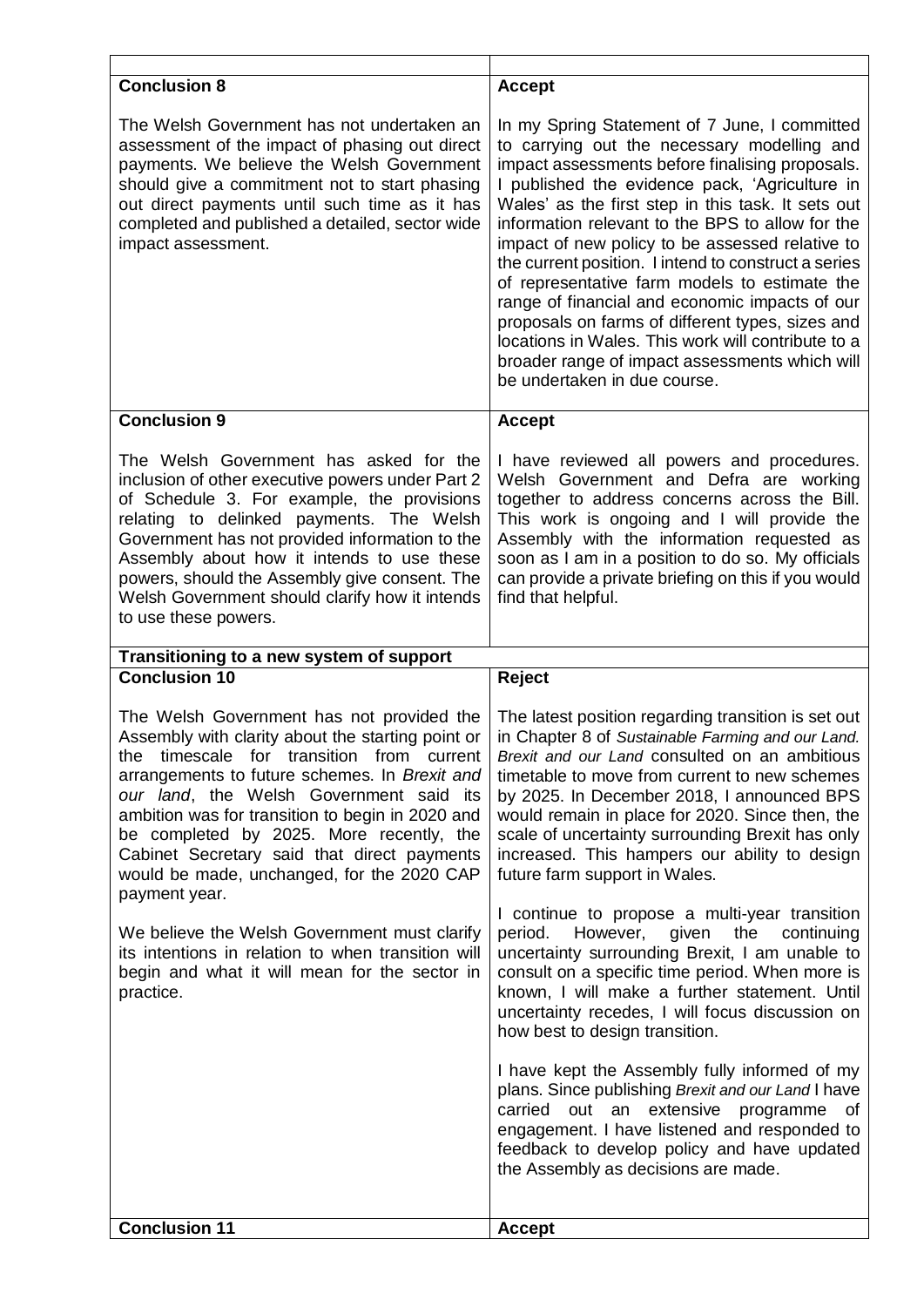| Whether it wishes to begin transition in 2020,<br>2021 or, indeed, later, the Welsh Government<br>faces considerable challenges, given<br>that<br>detailed modelling, impact assessments and the<br>establishment of pilot schemes will first need to<br>be undertaken to inform the development and<br>implementation of the new schemes.<br>We believe the Welsh Government should give<br>a commitment that the process of transition to<br>new schemes will not begin until this work has<br>been completed.                                                                                                              | Further information is provided in my response<br>to conclusion 2.<br>I remain committed to undertaking the necessary<br>modelling and impact assessments before<br>making final decisions. This work involves a<br>number of steps, some of which have already<br>been completed and some which require<br>development. This work is set out in Annex A<br>(Analytical Approach) to Sustainable Farming<br>and our Land.<br>I will continue to consider the role of pilot<br>projects. It is important to note we are not<br>starting from a blank page, as we have over 20<br>years of agri-environment delivery to learn from.<br>Given this existing evidence base, it may be<br>most appropriate to target piloting on the<br>practical aspects of scheme delivery. The co-<br>design programme is an important first step. |
|-------------------------------------------------------------------------------------------------------------------------------------------------------------------------------------------------------------------------------------------------------------------------------------------------------------------------------------------------------------------------------------------------------------------------------------------------------------------------------------------------------------------------------------------------------------------------------------------------------------------------------|----------------------------------------------------------------------------------------------------------------------------------------------------------------------------------------------------------------------------------------------------------------------------------------------------------------------------------------------------------------------------------------------------------------------------------------------------------------------------------------------------------------------------------------------------------------------------------------------------------------------------------------------------------------------------------------------------------------------------------------------------------------------------------------------------------------------------------|
| A new system of financial support                                                                                                                                                                                                                                                                                                                                                                                                                                                                                                                                                                                             |                                                                                                                                                                                                                                                                                                                                                                                                                                                                                                                                                                                                                                                                                                                                                                                                                                  |
| <b>Conclusion 12</b>                                                                                                                                                                                                                                                                                                                                                                                                                                                                                                                                                                                                          | <b>Accept in principle</b>                                                                                                                                                                                                                                                                                                                                                                                                                                                                                                                                                                                                                                                                                                                                                                                                       |
| The Cabinet Secretary has said that no decision<br>will be taken on the detail of the new system of<br>financial support until the outcome of the Brexit<br>and our land consultation is known. The Welsh<br>Government is not in a position, therefore, to<br>explain to the Assembly in detail the purposes<br>for which these powers will be used.                                                                                                                                                                                                                                                                         | I note the Committee's concerns but Brexit has<br>created unprecedented uncertainty. I want to<br>ensure legislation is in place in good time so that<br>as the UK leaves the Common Agricultural<br>Policy we can begin to move to new systems of<br>support once further consultation, modelling and<br>all impact assessments have taken place and<br>decisions taken.                                                                                                                                                                                                                                                                                                                                                                                                                                                        |
| <b>Conclusion 13</b>                                                                                                                                                                                                                                                                                                                                                                                                                                                                                                                                                                                                          | I will provide this information in due course.                                                                                                                                                                                                                                                                                                                                                                                                                                                                                                                                                                                                                                                                                                                                                                                   |
| The Cabinet Secretary has indicated that if, as a<br>result of piloting and modelling, the Welsh<br>Government determines that the schemes<br>proposed in Brexit and Our Land are not<br>other<br>will<br>appropriate,<br>approaches<br>be<br>considered and taken forward. This means that,<br>in effect, the provisions may be used for<br>currently unknown purposes.                                                                                                                                                                                                                                                      | This is correct and is covered by my response to<br>conclusion 12.                                                                                                                                                                                                                                                                                                                                                                                                                                                                                                                                                                                                                                                                                                                                                               |
| <b>Conclusion 14</b>                                                                                                                                                                                                                                                                                                                                                                                                                                                                                                                                                                                                          | <b>Accept in part</b>                                                                                                                                                                                                                                                                                                                                                                                                                                                                                                                                                                                                                                                                                                                                                                                                            |
| The UK Bill will enable the Welsh Ministers to<br>bring forward a new system of financial support<br>for agriculture, after 40 years of the CAP. The<br>provisions, as drafted, include no oversight or<br>monitoring role for the Assembly in the<br>establishment or implementation of the new<br>system of financial support. We do not believe<br>this is appropriate in a key area of devolved<br>responsibility. This will be the first time, since<br>devolution, that Wales has had an opportunity to<br>shape its own, distinct, policy in this area and it<br>is right that the Assembly plays a full role in this. | This is covered in my response to conclusion 3.<br>My officials can provide a private briefing on the<br>issues still subject to discussion if you would find<br>that helpful.                                                                                                                                                                                                                                                                                                                                                                                                                                                                                                                                                                                                                                                   |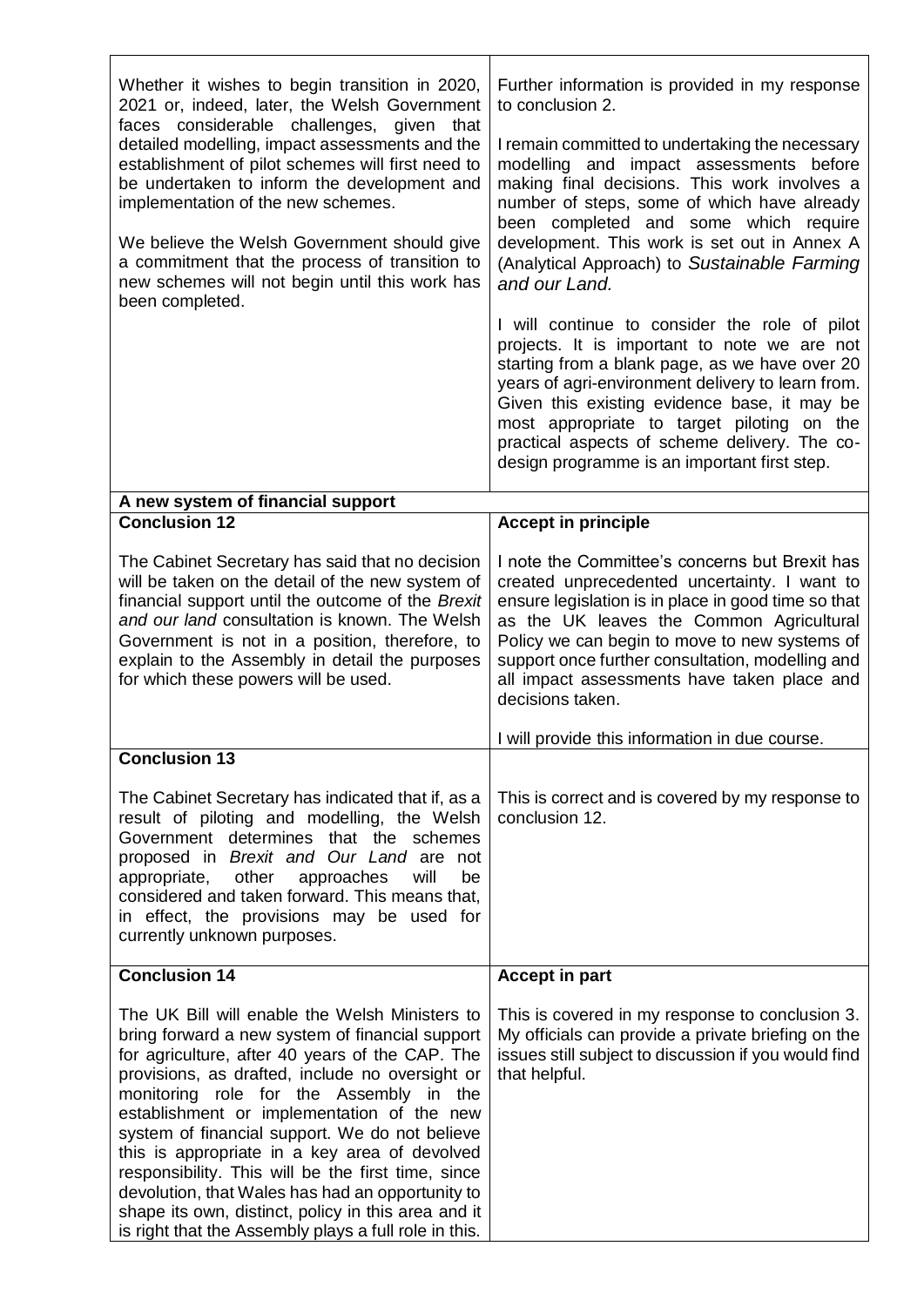| <b>Conclusion 15</b>                                                                                                                                                                                                                                                                                                                                                                                                                                                                                                 | <b>Accept in part</b>                                                                                                                                                                                                                                                                                                                                                                                                                                                                                                                                                                                                                                                                                                                                                                                                                                                                                    |
|----------------------------------------------------------------------------------------------------------------------------------------------------------------------------------------------------------------------------------------------------------------------------------------------------------------------------------------------------------------------------------------------------------------------------------------------------------------------------------------------------------------------|----------------------------------------------------------------------------------------------------------------------------------------------------------------------------------------------------------------------------------------------------------------------------------------------------------------------------------------------------------------------------------------------------------------------------------------------------------------------------------------------------------------------------------------------------------------------------------------------------------------------------------------------------------------------------------------------------------------------------------------------------------------------------------------------------------------------------------------------------------------------------------------------------------|
| The<br>Government<br>should<br>Welsh<br>seek<br>amendments to the UK Bill to require: that<br>financial assistance under Part 1 can only be<br>through<br>schemes<br>established<br>given<br>by<br>Regulations; that these Regulations should be<br>subject to the affirmative procedure; and that the<br>Welsh Government must report to the Assembly<br>on an annual basis on the effectiveness of any<br>schemes that are established.                                                                            | I have considered this carefully but continue to<br>believe a framework Bill is a more suitable<br>legislative vehicle to underpin future agricultural<br>policy. We want to move away from the<br>bureaucracy and complexity of EU regulations<br>which have restricted us in the past. I intend to<br>continue to co-design a future land management<br>programme. This will allow us to explore some of<br>the practical aspects of the proposed scheme<br>outcomes in a collaborative approach which<br>would not be fully possible using only a written<br>consultation process.<br>Officials are considering if further reassurances<br>can be provided to enhance scrutiny. This could<br>be through amendment to the Bill or by<br>publishing a clear commitment to report or<br>consult the Assembly. My officials can provide<br>a private briefing on this if you would find that<br>helpful. |
| <b>Conclusion 16</b>                                                                                                                                                                                                                                                                                                                                                                                                                                                                                                 | <b>Accept</b>                                                                                                                                                                                                                                                                                                                                                                                                                                                                                                                                                                                                                                                                                                                                                                                                                                                                                            |
| There has been no assessment of the financial<br>impact of the decision to widen access to future<br>schemes. The Welsh Government is not,<br>therefore, in a position to explain to the<br>Assembly what impact this decision will have on<br>farmers. As referred to in previous conclusions,<br>we believe the Welsh Government should not<br>begin transition to the new schemes until it has<br>undertaken an assessment of the impact of<br>widening access to financial support and<br>published the results. | I have set out the plan for future impact<br>assessments in my response to conclusion 8.                                                                                                                                                                                                                                                                                                                                                                                                                                                                                                                                                                                                                                                                                                                                                                                                                 |
| <b>Future funding for agriculture policy</b>                                                                                                                                                                                                                                                                                                                                                                                                                                                                         |                                                                                                                                                                                                                                                                                                                                                                                                                                                                                                                                                                                                                                                                                                                                                                                                                                                                                                          |
| <b>Conclusion 17</b>                                                                                                                                                                                                                                                                                                                                                                                                                                                                                                 | <b>Accept</b>                                                                                                                                                                                                                                                                                                                                                                                                                                                                                                                                                                                                                                                                                                                                                                                                                                                                                            |
| The constituent nations of the UK are yet to<br>reach an agreement on funding arrangements<br>for agriculture in the UK for 2020-2022.<br>Moreover, there is no clarity for longer-term<br>funding<br>arrangements.<br>$\mathsf{A}$<br>new<br>inter-<br>Governmental mechanism must be established<br>to secure a sustainable, long term agreement for<br>funding of agriculture and land management in<br>the UK.                                                                                                   | Ministers have been clear we should not receive<br>a penny less when we leave the EU and that we<br>should have full flexibility over how money is<br>spent. This is in line with the manifesto<br>commitment in 2017 to maintain farm funding at<br>current levels. We continue to seek tangible<br>commitment from the UK Government to<br>develop all future funding arrangements after we<br>leave the EU in partnership, not only the<br>arrangements for future agriculture funding.                                                                                                                                                                                                                                                                                                                                                                                                               |
| <b>Conclusion 18</b>                                                                                                                                                                                                                                                                                                                                                                                                                                                                                                 | <b>Accept</b>                                                                                                                                                                                                                                                                                                                                                                                                                                                                                                                                                                                                                                                                                                                                                                                                                                                                                            |
| The Welsh Government has provided no<br>financial information to the Assembly in relation<br>to the costs of introducing new schemes, other<br>than to say that there will be "no direct financial<br>implications". The UK Government has said that<br>corresponding powers for the Secretary of State                                                                                                                                                                                                              | I have set out the plan for future impact<br>assessments in my response to conclusion 8.                                                                                                                                                                                                                                                                                                                                                                                                                                                                                                                                                                                                                                                                                                                                                                                                                 |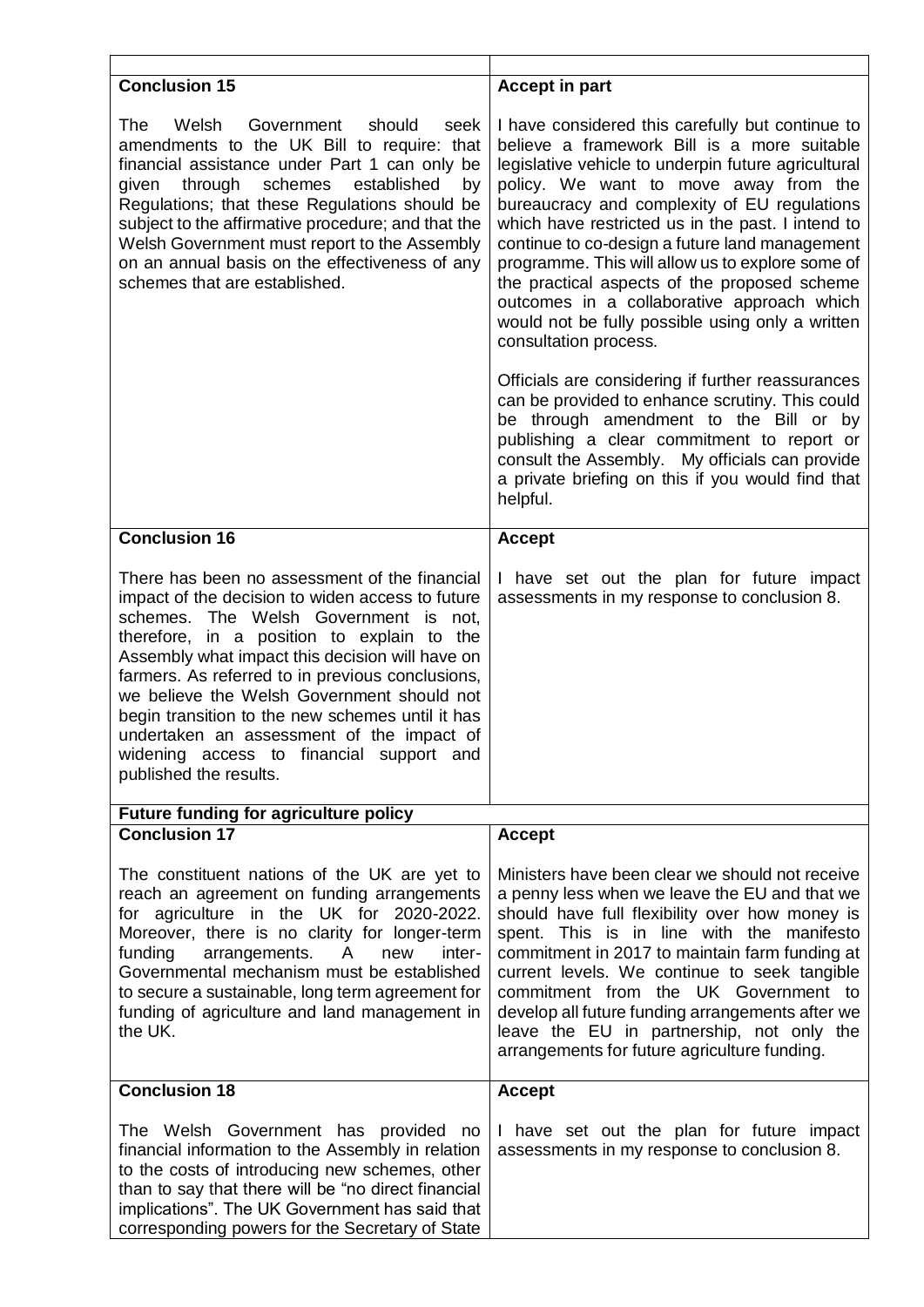| are likely to give rise to "significant expenditure".<br>The Welsh Government should commit to<br>before establishing<br>publishing,<br>any<br>new<br>schemes, a full regulatory impact assessment of<br>the proposals, which should include, but should<br>not be limited to, a detailed assessment of costs<br>and an assessment against the wellbeing goals.                         |                                                                                                                                                                                                                                                                                                                                                                                                                                                                                                                                                                                                                                                                                                                                                                                                                                                                                                                                                                                                                                                                                                                                                                                                |
|-----------------------------------------------------------------------------------------------------------------------------------------------------------------------------------------------------------------------------------------------------------------------------------------------------------------------------------------------------------------------------------------|------------------------------------------------------------------------------------------------------------------------------------------------------------------------------------------------------------------------------------------------------------------------------------------------------------------------------------------------------------------------------------------------------------------------------------------------------------------------------------------------------------------------------------------------------------------------------------------------------------------------------------------------------------------------------------------------------------------------------------------------------------------------------------------------------------------------------------------------------------------------------------------------------------------------------------------------------------------------------------------------------------------------------------------------------------------------------------------------------------------------------------------------------------------------------------------------|
| <b>WTO agreement of agriculture</b><br><b>Conclusion 19</b>                                                                                                                                                                                                                                                                                                                             |                                                                                                                                                                                                                                                                                                                                                                                                                                                                                                                                                                                                                                                                                                                                                                                                                                                                                                                                                                                                                                                                                                                                                                                                |
| We share stakeholders' concerns about the<br>potential implications of the provisions in clause<br>26 in relation to the WTO, and their potential to<br>restrict the Welsh Government in devolved<br>areas. We believe this must be addressed either<br>by an amendment to the UK Bill or, at the very<br>least, a formal, published agreement between<br>the UK and Welsh Governments. | <b>Accept</b><br>conclusion<br>This<br>has<br>been<br>overtaken<br>by<br>conclusion 2 of the Committee's report on the<br>SLCM and a response is provided separately.                                                                                                                                                                                                                                                                                                                                                                                                                                                                                                                                                                                                                                                                                                                                                                                                                                                                                                                                                                                                                          |
| <b>Conclusion 20</b>                                                                                                                                                                                                                                                                                                                                                                    | <b>Accept in principle</b>                                                                                                                                                                                                                                                                                                                                                                                                                                                                                                                                                                                                                                                                                                                                                                                                                                                                                                                                                                                                                                                                                                                                                                     |
| There is a pressing need to introduce an inter-<br>governmental, formal mechanism at Ministerial<br>level, to resolve matters of dispute that may arise<br>in relation to the future operation of agriculture<br>policy in the UK. This should be a model of<br>shared governance based on parity of esteem.                                                                            | I made a Written Statement on 21 March which<br>included details of the Bilateral Agreement with<br>the UK Government on WTO provisions in the<br>Bill. I consider this to be a robust and transparent<br>mechanism for involving the Welsh Ministers in<br>decision making as well as a mechanism for<br>dispute resolution. The Bi-lateral agreement<br>states there will normally be a role for<br>independent advice should the governments<br>disagree on the appropriate classification of<br>schemes or other relevant matters.<br>- The<br>Secretary of State should have regard to this<br>advice before making any decision and will<br>share with the Devolved Administrations the<br>advice, the decision and reason for decision.<br>The clear intent is on seeking agreement.<br>However, where this is not feasible there are<br>strong mechanisms for Welsh Ministers to exert<br>their views.<br>These arrangements will be codified in a<br>Memorandum of Understanding, and the UK<br>Government's<br>Secretary<br><b>State</b><br>for<br>of<br>Environment, Fisheries and Rural Affairs will put<br>this on record in a statement on the floor of the<br>House of Commons. |
| Other provisions for which consent is sought<br><b>Conclusion 21</b>                                                                                                                                                                                                                                                                                                                    | <b>Noted</b>                                                                                                                                                                                                                                                                                                                                                                                                                                                                                                                                                                                                                                                                                                                                                                                                                                                                                                                                                                                                                                                                                                                                                                                   |
| We agree with the provisions outlined in this<br>section of the report in principle. However, we<br>believe the Welsh Government has not provided<br>information to explain in detail the purposes for<br>which it will use the provisions. These are<br>extensive executive powers and the Welsh<br>Government should clarify their intended                                           | I fully agree the Welsh Government should<br>provide further information on the intended<br>purpose and effect of the powers. I intend to<br>provide examples of how the provisions could be<br>used alongside other information requested.<br>This work is ongoing and I will provide the                                                                                                                                                                                                                                                                                                                                                                                                                                                                                                                                                                                                                                                                                                                                                                                                                                                                                                     |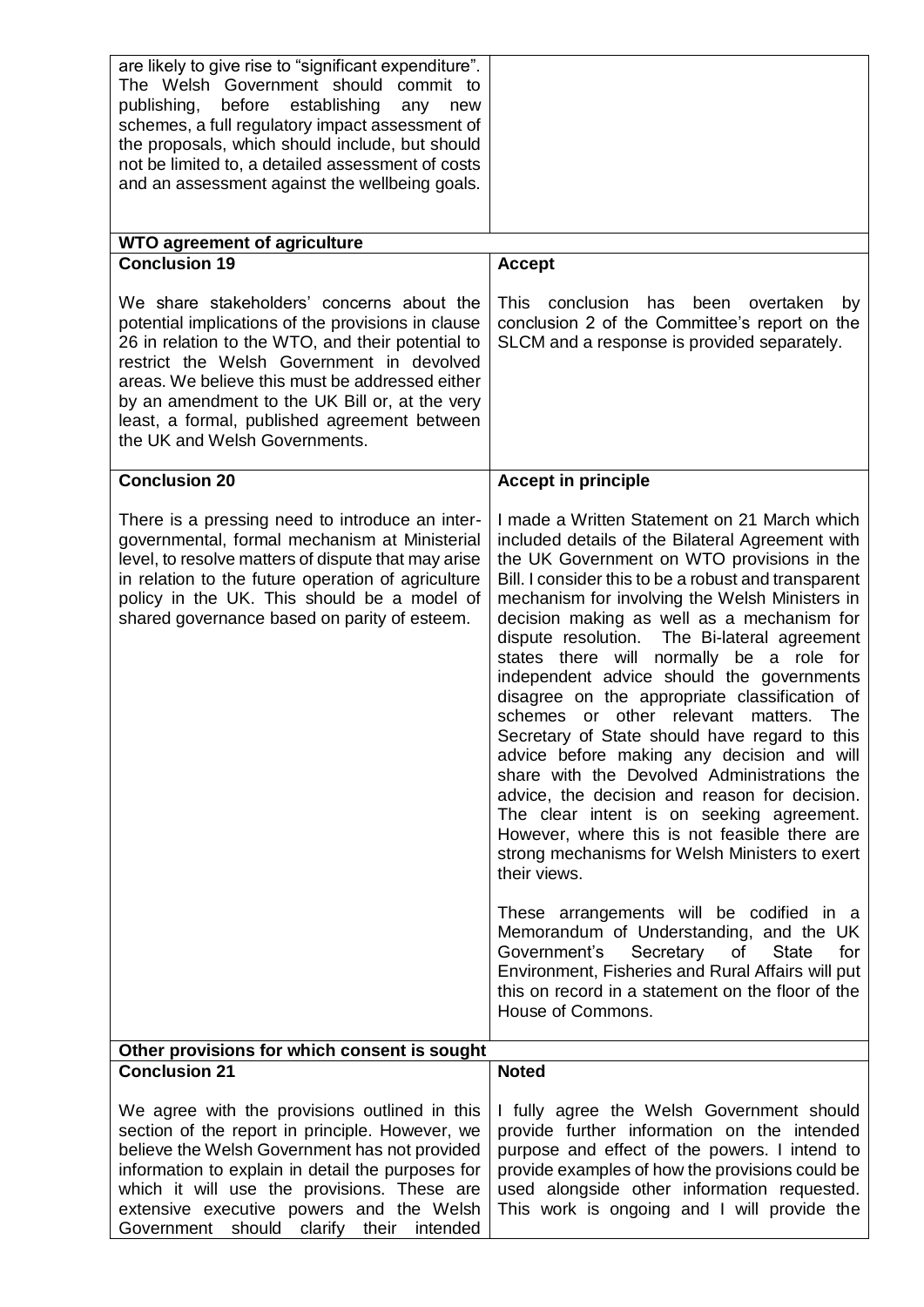| purpose and effect. We reiterate our comments<br>about the need for safeguards to be included in<br>Schedule 3 to ensure these powers are<br>exercised appropriately and proportionately.                                                                                                                                                                                | Assembly with the information requested as<br>soon as I am in a position to do so.                                                                                                                                                                                                                                                                                                    |
|--------------------------------------------------------------------------------------------------------------------------------------------------------------------------------------------------------------------------------------------------------------------------------------------------------------------------------------------------------------------------|---------------------------------------------------------------------------------------------------------------------------------------------------------------------------------------------------------------------------------------------------------------------------------------------------------------------------------------------------------------------------------------|
| <b>Conclusion 22</b>                                                                                                                                                                                                                                                                                                                                                     | <b>Accept</b>                                                                                                                                                                                                                                                                                                                                                                         |
| We agree that there will be a need for co-<br>operation and agreement between<br>the<br>constituent nations of the UK when exercising<br>these powers. This is particularly important in<br>relation to animal health standards and market<br>intervention. This must be addressed by an inter-<br>governmental, formal mechanism, as set out<br>earlier in this report. | I welcome the review of intergovernmental<br>relations. This is being overseen by a project<br>board of senior officials from the Welsh and<br>Scottish Governments, the Northern Ireland<br>Executive, and the Cabinet Office. The review<br>has five work-streams - principles; governance<br>of common frameworks; dispute resolution;<br>international engagement; and machinery. |
|                                                                                                                                                                                                                                                                                                                                                                          | Good progress is being made in developing the<br>Common Frameworks which will embed the new<br>forms of intergovernmental cooperation. I intend<br>to provide further details presently.                                                                                                                                                                                              |

### **Welsh Government response to the Climate Change, Environment and Rural Affairs Committee Report (published June 2019) on the Welsh Government's Supplementary Legislative Consent Memorandum on the Agriculture Bill**

| <b>Recommendation 1</b>                                                                                                                                                                                                                                                                                   | <b>Noted</b>                                                                                                                                                                                                                                                                                                                                                                                                                                                                                                                                                                                                                   |
|-----------------------------------------------------------------------------------------------------------------------------------------------------------------------------------------------------------------------------------------------------------------------------------------------------------|--------------------------------------------------------------------------------------------------------------------------------------------------------------------------------------------------------------------------------------------------------------------------------------------------------------------------------------------------------------------------------------------------------------------------------------------------------------------------------------------------------------------------------------------------------------------------------------------------------------------------------|
| We welcome the inclusion of the red meat levy<br>provisions (new clause 29) in the Bill. The Welsh<br>Government must give a commitment that it will<br>not use the increase in receipts arising from the<br>repatriation of the levy to replace existing Welsh<br>Government funding for Hybu Cig Cymru. | I do not intend to use the reform of the Red Meat<br>Levy system to change the way in which Hybu<br>Cig Cymru's operations are funded by Welsh<br>Government. At present, levy receipts are used<br>for the objectives set out in the Red Meat<br>Industry (Wales) Measure 2010 and the<br>proposed reforms to the levy system do not alter<br>these objectives. Welsh Government funding for<br>Hybu Cig Cymru, is used for the provision of<br>services exceeding the core levy responsibilities<br>as set out in the Red Meat Industry (Wales)<br>Measure 2010. My current intention is that this<br>funding will continue. |
| <b>Recommendation 2</b>                                                                                                                                                                                                                                                                                   | Reject                                                                                                                                                                                                                                                                                                                                                                                                                                                                                                                                                                                                                         |
| The Welsh Government should seek the UKG's<br>agreement to amend the Bill to address the<br>Committee's concerns in relation to clause 28.                                                                                                                                                                | I made a Written Statement on 21 March which<br>included details of the Bilateral Agreement with<br>the UK Government. I consider this to be a<br>robust and transparent mechanism for involving<br>the Welsh Ministers in decision making as well<br>as a mechanism for dispute resolution. The<br>Secretary of State for Environment, Fisheries<br>and Rural Affairs will put this on record in a<br>statement on the floor of the House of<br>Commons. I do not agree it is necessary to<br>amend the Bill.                                                                                                                 |
|                                                                                                                                                                                                                                                                                                           | I note the Committee's further concerns made in<br>the report on the SLCM. I continue to believe,<br>however, this represents a good result which                                                                                                                                                                                                                                                                                                                                                                                                                                                                              |